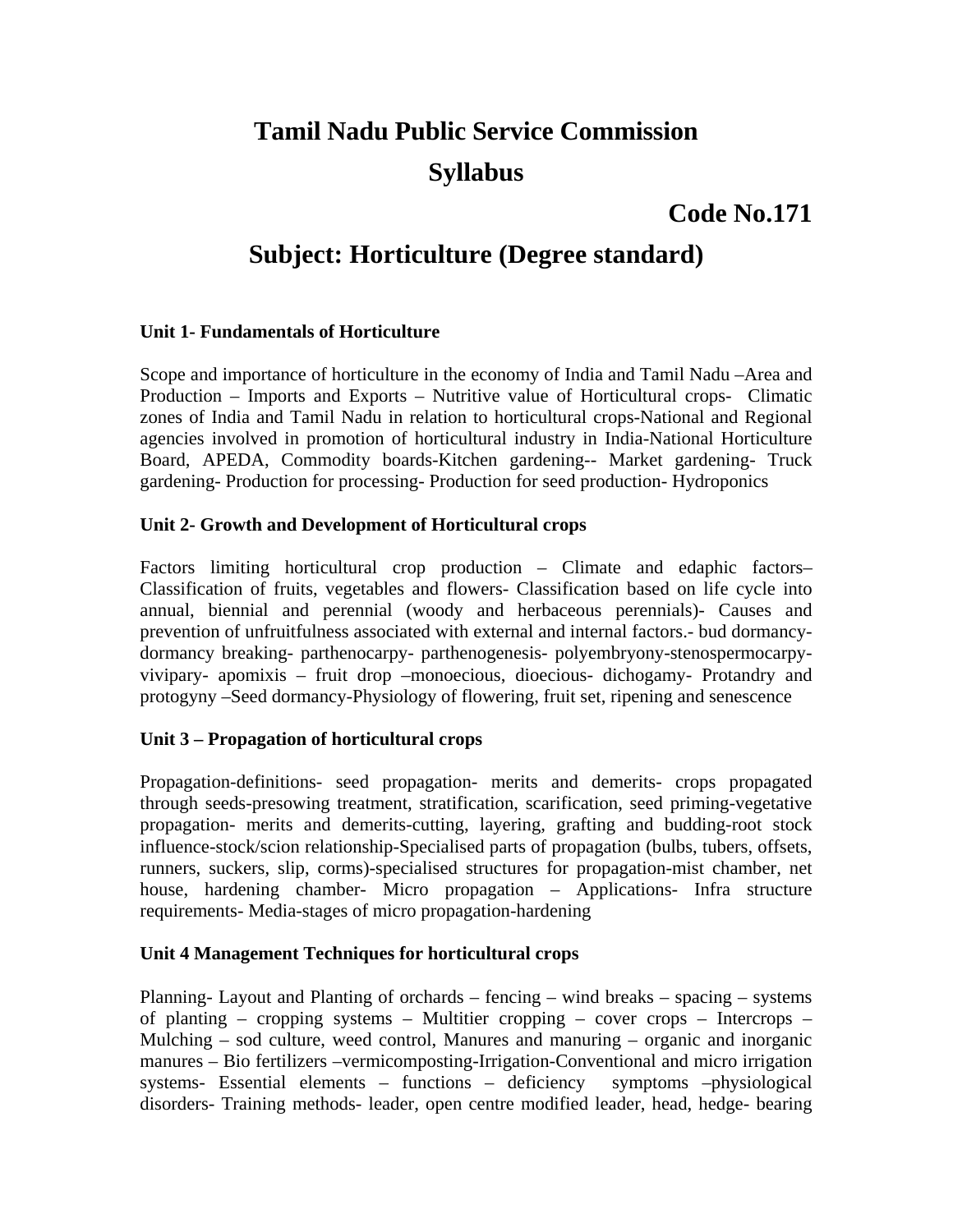habits- pruning methods- heading back, pinching, dis budding, de-shooting, notching, bending and smudging- Role of pollinators in horticultural crops.- Role of plant growth regulators in horticultural crops- Organic plant protection- Neem Seed Kernel extract-Botanical preparations- Bordeaux Mixture- Neem oil emulsion.

### **Unit 5 Production technology of fruit crops**

Climate and soil requirement- varieties- propagation methods- planting system including High density planting- spacing- training and pruning- intercultural practices -water and nutrient management- pre-bearing age- harvest indices and yield of important fruit crops like Mango, Banana, Citrus, Grapes, Papaya, Guava, Sapota, Pineapple, Pomegranate, Annona, Ber, Aonla, Apple, Pear, Plum, Peach, Strawberry, Jack, and Phalsa.

### **Unit 6 - Production technology of vegetable crops**

Climate and soil requirements- seasons- seed rate- containerized seedling productionvarieties & hybrids- spacing -water and weed management, nutrient requirement and management- Training system for vegetables - harvest and yield of important vegetable crops Tomato, Brinjal, Chillies and Capsicum (Sweet Pepper), Bhendi, Leguminous vegetables (Beans, Peas, cluster beans - cowpea, - dolichos bean); bulbous vegetables (Onion) Tuber crops - (Tapioca, sweet potato, yams); cucurbitaceous vegetables (cucumber, bittergourd, snakegourd, ashgourd, musk melon, watermelon, coccinea, pumpkin and chow-chow), cruciferous vegetables (Cabbage, Cauliflower and knolkhol), root vegetables (Carrot, radish, beet root, turnip,); Leafy vegetables (Spinach, chekurmanis, palak, amaranthus), Drumstick, Potato, Curry leaf-organic vegetable production-protected cultivation of vegetable crops-precision farming of vegetable crops

# **Unit 7 -Floriculture & Landscape gardening**

.

Climate and soil requirement- Species and varieties- Propagation, spacing and planting methods- water and nutrient requirement and management- training and pruning- prebearing age and duration- harvest index and yield – for important loose flower crops like Jasmine, rose, tuberose, chrysanthemum, marigold, and crossandra-Cut flowers-Rose, carnation and gerbera - Principles of Landscape designing–Styles of gardening like formal and informal- types of gardening like English, Mughal, Japanese, etc.- Garden components – flowering, foliage and Avenue trees – shrubs – creepers and Climbers. cacti and succulents-hedge and edge plants -flowering annuals- Indoor plants – Garden adornments-Rockery-arboriculture- Lawn – types of grasses – laying and maintenance-Principles and styles of flower arrangements- Ikebana- Moribana and bonsai.

#### **Unit 8 - Production technology of Spices and Plantation crops**

Importance and scope of spices and plantation crops in India- Climate and soil requirements- varieties- seasons, seed rate/ propagation method-spacing- planting system,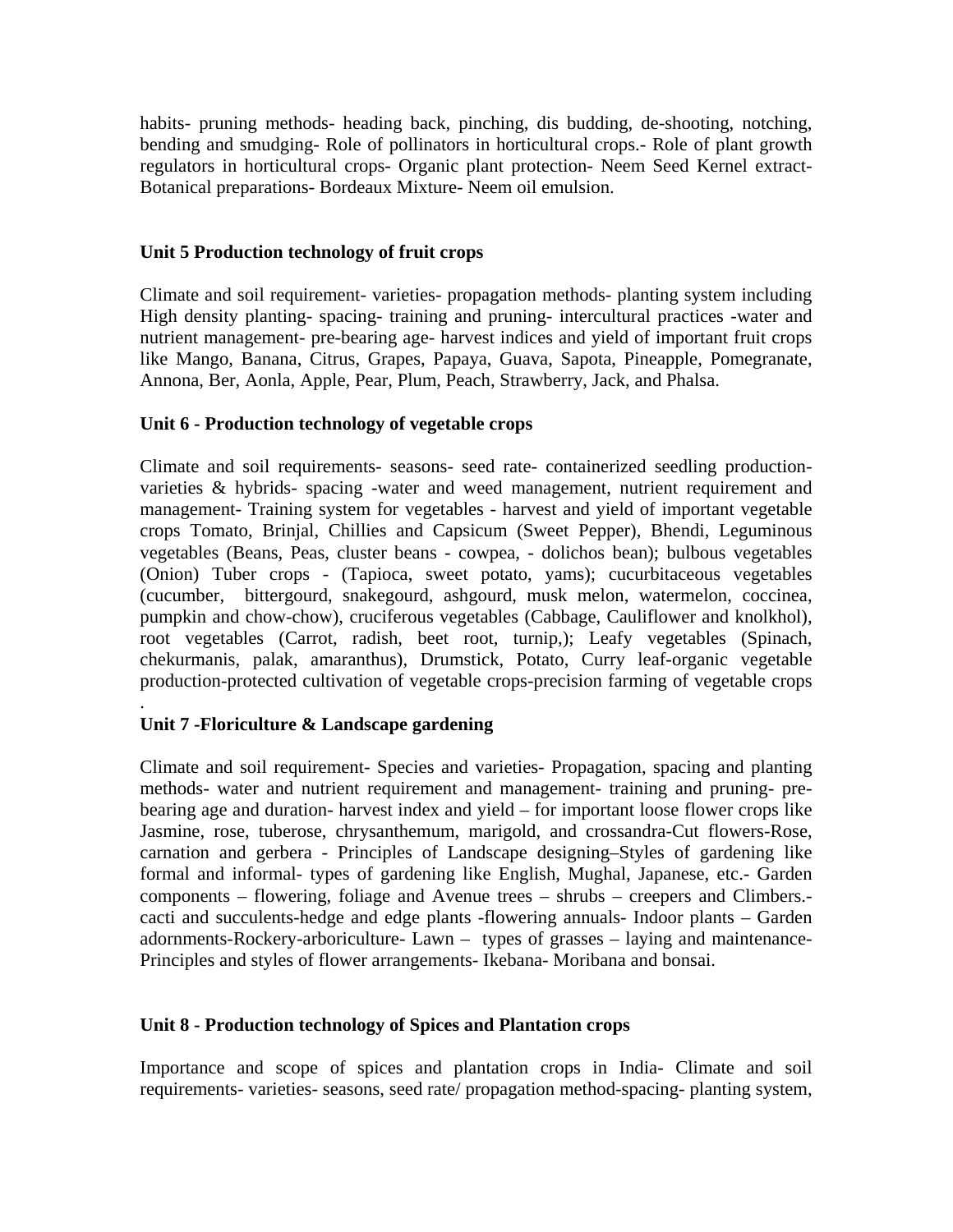-High density multiple cropping system- Shade and canopy management-water, nutrient and weed management- harvesting, yield and processing of important plantation and spice crops- Tea, Coffee, Rubber, Cocoa, Coconut, Oilpalm, Cashew, Palmyrah, black pepper, cardamom, turmeric, ginger and tamarind

#### **Unit 9 Production technology of medicinal and aromatic crops**

Importance and scope of medicinal and aromatic crops-Current status & Herbal trade-*Ex situ* and *in situ* conservation-Production systems-Contract farming-GAP-Organic production and certification-Soil & Climate-Botany-Varieties-Propagation-Nursery practices-Planting methods- Manuring & fertilizers-Irrigation-Intercropping-Harvest & Yield- Distillation methods of essential oil-Value addition-Organisational support for promotion of medicinal and aromatic crops- medicinal crops: senna, periwinkle, glory lily, aswagandha, medicinal coleus, aloe, isabgol, Phyllanthus, Aromatic crops: lemon grass, citronella, vetiver, ocimum, mint, geranium, patchouli, and eucalyptus

### **Unit 10- Post- harvest technology of horticultural crops**

Importance of post-harvest handling in horticultural crops- Maturity indices – Postharvest handling methods-washing- grading- waxing – grade standards- packing- types of containers and their advantages and disadvantages- Storage principles and methods of refrigerated and gas storage- storage method- pre-cooling- Controlled atmospheric storage, Modified atmospheric –low pressure storage and cold chain concept -Importance and scope of processing industry in India, general principles of fruit and vegetable preservation like canning, dehydration, freezing, fermentation-Use of chemicals (preservatives) and irradiation.

# **Reference books**

- 1. Arora,J.S Introductory ornamental horticulture
- 2. Bose, T.K. 1986. Vegetable Growing in India, Naya Prakash Publication, Calcutta.
- 3. Bose, T.K. 1988. Fruits of India- Tropical and Sub tropical, Naya Prakash Publications, Calcutta.
- 4. F.A.O. 2003. Fruit and vegetable processing Scientific book suppliers, New Delhi.
- 5. Farooqui,A,A and Sriram.A 2000 Production technology of medicinal and aromatic crops
- 6. Giridharlal. G.S. Siddappa and G.L. Tandon, 2000. Presevation of fruits and vegetables, ICAR, New Delhi.
- 7. Hartman. H.T. and D.E. Kester. 1986. Plant Propagation- Principles and Practices. Prentice Hall of India Ltd., New Delhi.